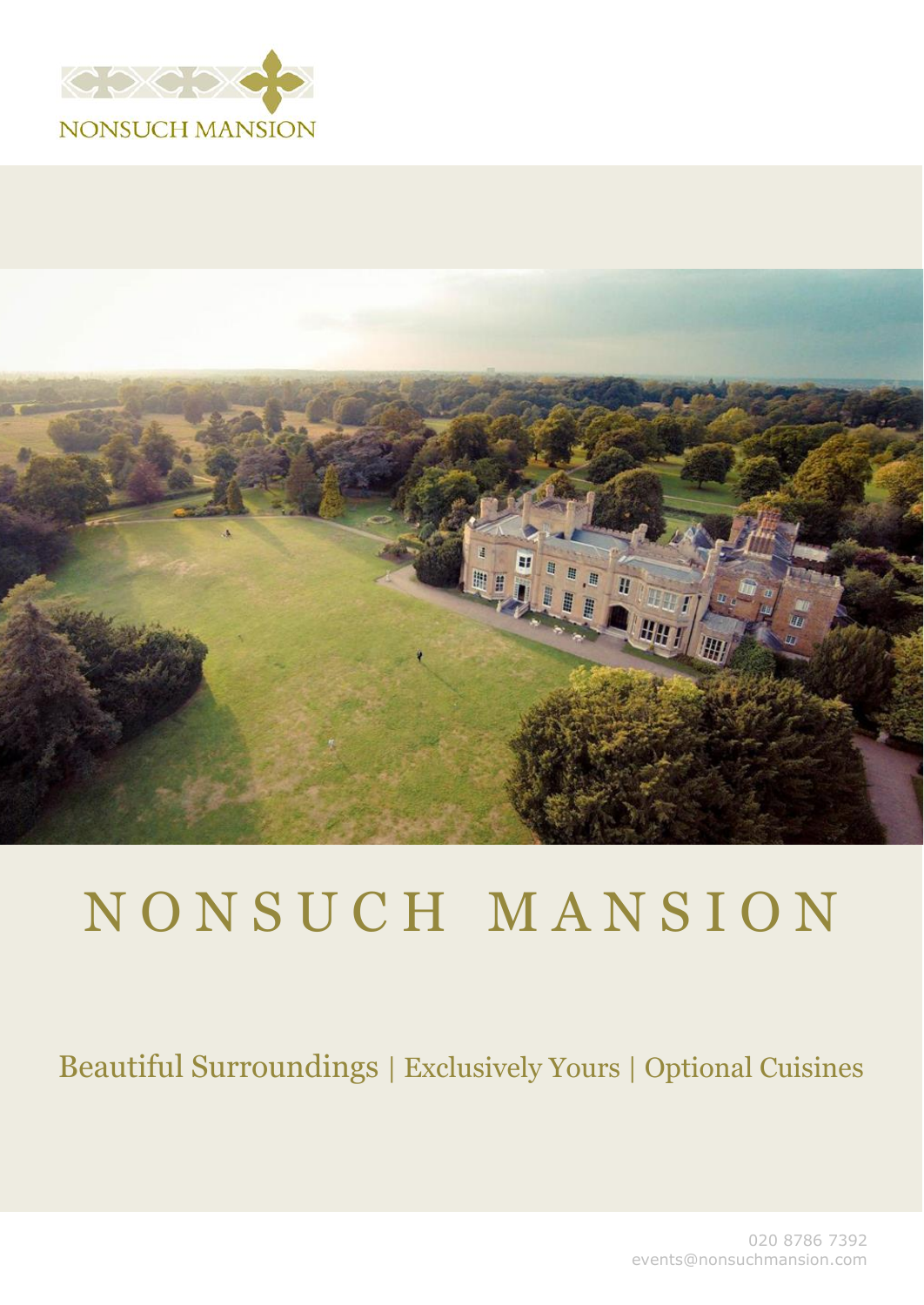

## Nonsuch Mansion is the perfect setting for a truly special day!

One of Surreys most sought after venues, the spectacular Georgian house is set within 300 acres of beautiful grounds and parkland!

#### External Catering

You are more than welcome to hire external caterers at the mansion if we can't offer the specific cuisine you're after.

'Dry Hire' of the mansion is a one off cost and will include:

*• Exclusive use of the venue and formal lawns for 12 hours*

*• NSM Tables and Chairs* 

All other items such as, food, drinks, table clothes, glass wear etc. will be sourced through your Caterers.

### Our Listed Caterers

• **Sapna** – Traditional Pakistani, Punjabi and Gujarati Cuisine 020 8965 5145

• **Geenleaf** – Traditional North Indian, Sri Lankan, Afgani, Lebanese, Indo Chinese and Gujarati Cuisine 020 8574 7779

• **Ragamama Ragasaan** - Traditional Punjabi, Gujarati, Indo Chinese, African and Sri Lankan Cuisine 020 8839 0880

• **Payal** - Traditional Pakistani, Punjabi and Gujarati Cuisine 0203 150 2520

• **McCalla's** - Traditional Caribbean Cuisine 020 8115 2155

• **Burrells** - Traditional West Indian & African Cuisine 020 7221 9252

\*Any caterers not on our list will be charged a kitchen 'buy out fee' of £500 and they'll need to provide the right certification.





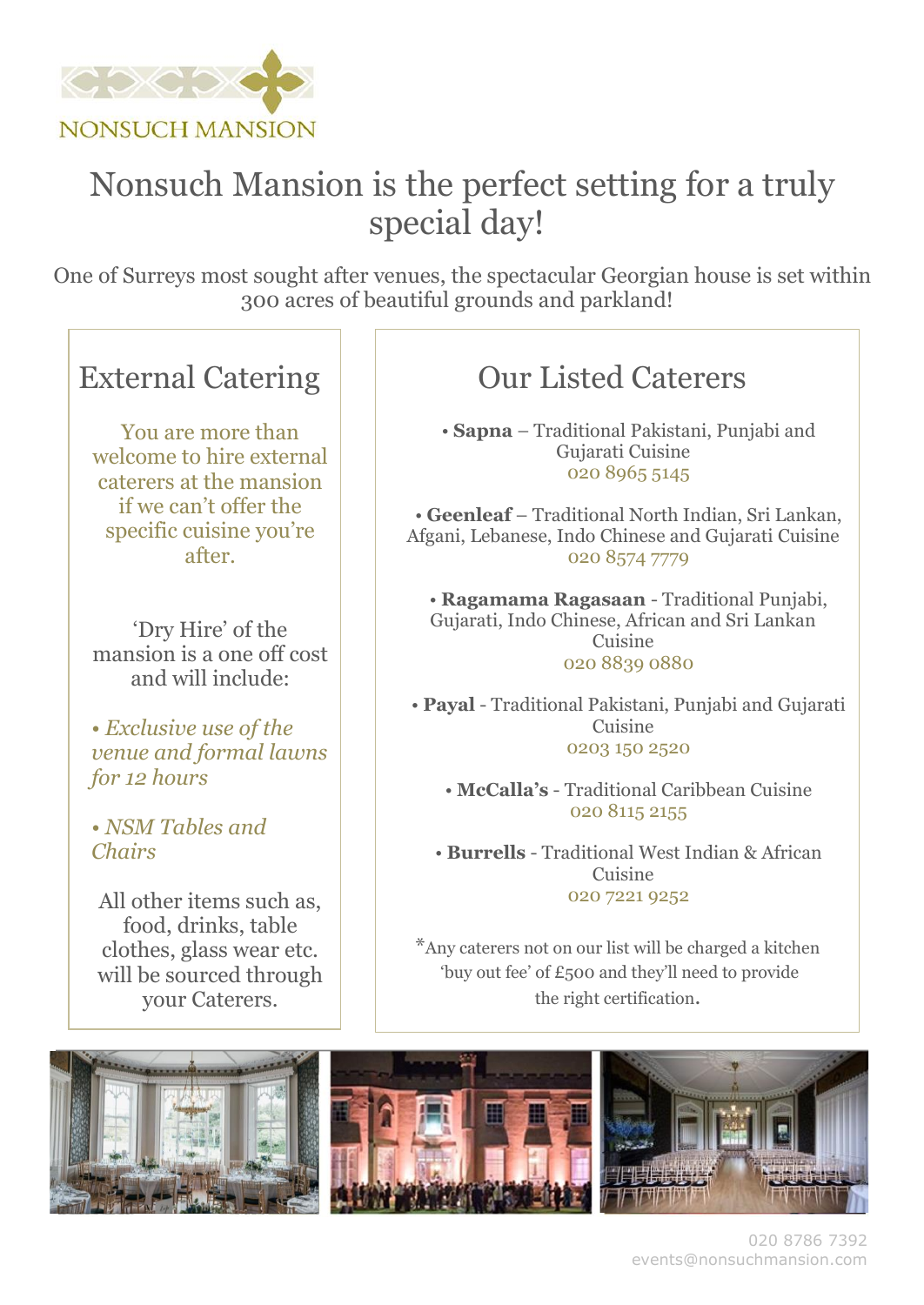

# Venue Capacity

#### **Civil Ceremony** – **120 people**

We are licensed for civil Ceremonies in our Orchid Room and can fit exactly 120 people seated.

#### **Seated meal in the mansion** – **120 people**

We can seat 120 guests in the Orchid room for your sit-down meal on a maximum number of 12 round tables with 10 guests around each. There is not enough space to fit a stage if your guest list is at full capacity.

#### **A Seated Meal in a Marquee on our Formal Lawns** – **300 people**

The marquee with be situated on our formal lawns surrounded with beautiful gardens and a stunning view of Nonsuch mansion. This is something that needs to be sourced externally and at an additional cost. The marquee must be erected the morning of the wedding and dismantled by 10am the following day.

#### **Standing capacity inside The Mansion** – **200 people**

If you're looking to have a party inside the mansion with occasional seating then 200 is our maximum. Our fire safety regulations don't allow any more.



events@nonsuchmansion.com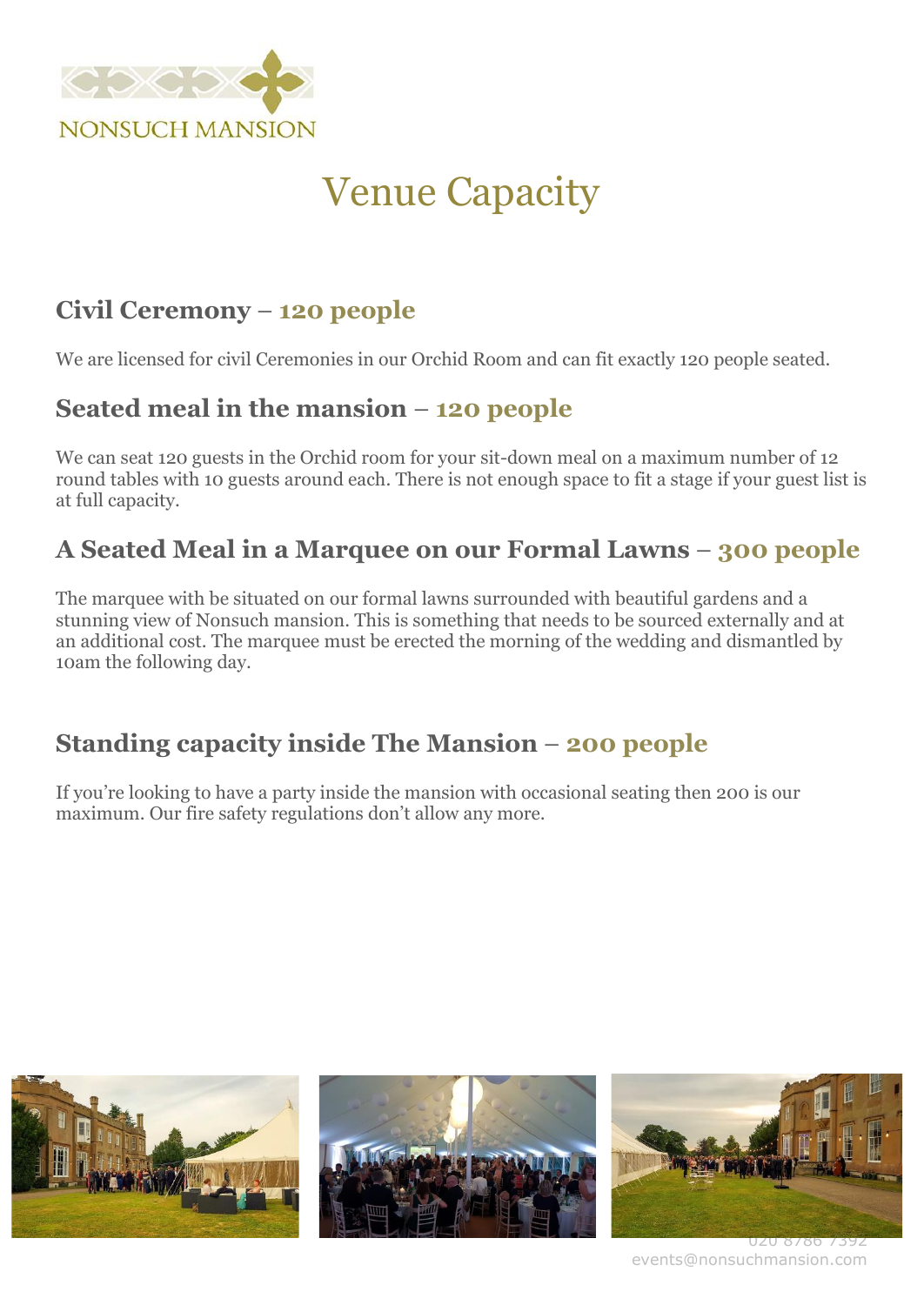

# **ACCOMMODATION**

Exclusive use of our fantastic 2nd floor apartment with 11 boutique bedrooms from 15.00 for 1,700. Let our team continue to spoil you and your guests with a delicious continental breakfast served in your very own lounge diner prior departure at 10am.

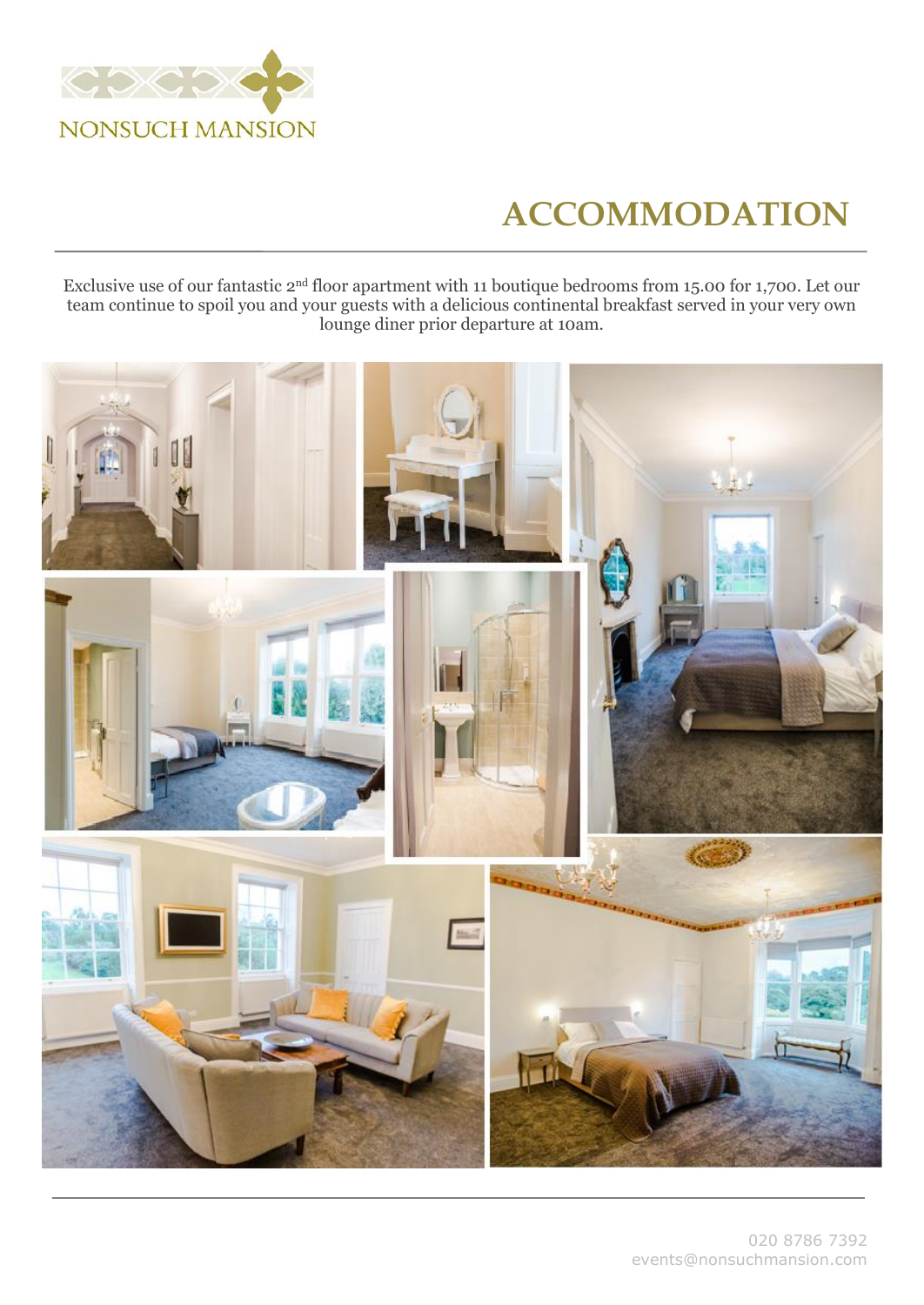

# Exclusive Venue Hire Prices

|                      | <b>Sun-Thurs</b> | Fri     | <b>Sat</b> |
|----------------------|------------------|---------|------------|
| <b>High Season</b>   | £7,000           | £10,000 | £14,000    |
| June-September       |                  |         |            |
|                      |                  |         |            |
| <b>Middle Season</b> | £6,500           | £10,000 | £12,000    |
| May, Apr, Oct, Dec   |                  |         |            |
|                      |                  |         |            |
| <b>Low Season</b>    | £6,000           | £7,000  | £10,000    |
| Jan, Feb, Mar, Nov   |                  |         |            |

### **Accommodation**

£1,700

11 boutique bedrooms on your wedding day with breakfast the next day Check in 15.00 / Check out 10.00

\*We ask for full payment upfront to secure the date. \*\*Excluding bank holidays \*\*\*License till midnight - £500 per hour to extend.







events@nonsuchmansion.com